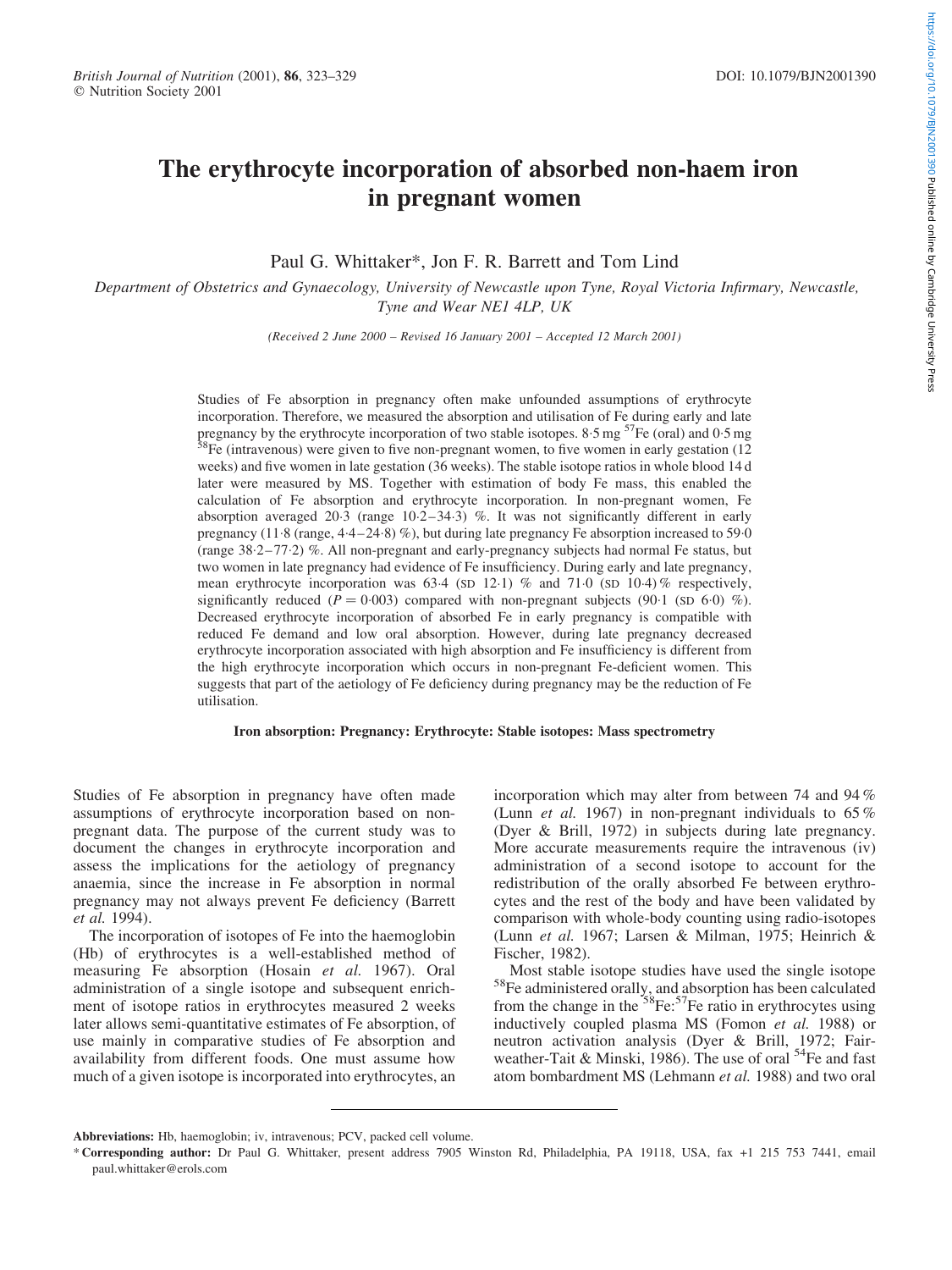isotopes <sup>57</sup>Fe and <sup>58</sup>Fe using thermal ionisation MS has been reported (Kastenmayer *et al.* 1994). We have shown that administration of physiological doses of  $57$ Fe orally and  $58$ Fe iv gave reliable enrichment in erythrocytes measured by inductively coupled plasma MS (Whittaker et al. 1992) and we have applied this method to Fe absorption studies (Barrett et al. 1992). This has been followed by a dual isotope study of Fe supplementation in late pregnancy using thermal ionisation MS (O'Brien et al. 1999). We now report the clinical application of this method to both pregnant and non-pregnant subjects with due consideration of Fe incorporation at physiological doses.

## Materials and methods

#### Subjects

Fifteen healthy women between the ages of 22 and 34 years volunteered for the study. Five were non-pregnant, five were between 10 and 12 weeks pregnant and five were between 36 and 37 weeks pregnant. Gestational age was calculated from the first day of the last menstrual period and confirmed by sonar measurement of fetal size. No woman had been pregnant before and no subject had a history of any medical illnesses, or if pregnant, of any obstetrical complication. None of the non-pregnant subjects were taking the oral contraceptive pill and no subject was taking vitamin or Fe supplementation. All were non-smokers. All recruits gave informed consent and the project had ethical approval from the Combined Ethics Committee of the Newcastle Regional Health Authority and Newcastle University.

## Study protocol

For 3 d before and 2 d during the study each subject followed a diet plan allowing the ingestion of not more than 5 mg Fe/d. This was done in order to reduce variation in Fe intake between individuals prior to testing and to optimise isotope absorption by making the enriched isotope not an undue addition to the normal dietary intake. Following an overnight fast, the subjects attended the research unit and were seated comfortably in a warm room for 15 min before an iv cannula was inserted in each arm. Blood (10 ml) was aspirated and placed in a lithium heparin tube to serve as the sample from which the basal isotope ratios would be measured. Blood was also taken sufficient to allow measurement of the woman's full blood count, serum ferritin and erythrocyte Zn protoporphyrin using established methods (Whittaker et al. 1996), as well as to provide serum to serve as a blank sample for use in the determination of the subject's plasma volume. The plasma volume was then measured using Evan's Blue dilution (Whittaker & Lind, 1993) 10 min after injection. Erythrocyte mass (derived from plasma volume and packed cell volume (PCV)), blood volume, Hb mass and total Fe mass were calculated (Paintin, 1963; Whittaker et al.1996):

# blood volume  $(ml)$  = plasma volume  $(ml) \times (100/(100))$  $- (PCV (%) \times 0.88$ )),

# total Fe mass  $(mg) =$  blood volume  $(l) \times$  Hb  $(g/l)$  $\times$  3.47 (Fe in Hb (mg/g).

The isotopes  $57$ Fe for oral use and  $58$ Fe for iv use were prepared for administration as aqueous ferrous sulfate with added ascorbic acid (3 g/l) as described previously (Barrett et al. 1992). Isotopic composition of the tracers was for enriched  ${}^{57}Fe$  (%): ${}^{54}Fe$  0,  ${}^{56}Fe$  0.57,  ${}^{57}Fe$  95.93,  ${}^{58}Fe$  3.5; for enriched  ${}^{58}Fe$  (%):  ${}^{54}Fe$  0,  ${}^{56}Fe$  0.21,  ${}^{57}Fe$  6.56,  ${}^{58}Fe$ 93:23.

An ampoule of  ${}^{58}Fe$  (256  $\mu$ g in 2 ml with 6 mg ascorbic acid, pH $(1.7)$  was taken up into a syringe with 10 ml normal saline and given by iv injection. After 5 min a 5 ml ampoule containing  $4.7 \text{ mg}$   $57\text{Fe}$  and  $15 \text{ mg}$  ascorbic acid was emptied into a glass containing 50 ml fresh orange juice (25 mg ascorbic acid) which was drunk by the subject. This procedure is standard for administration of reference doses of Fe (Cook et al. 1991). The ampoule and glass were weighed before and after use to give the amount of isotope ingested. No food, tea or coffee were allowed for 2 h. The following morning, again after an overnight fast, and following the same diet plan, the two isotopes were given in a similar fashion. The oral dose of  $57$ Fe was spread over 2 d, 5 mg being equivalent to a typical meal, and other Fe intake was reduced to 5 mg/d so that total intake remained undisturbed. Following the second test dose of Fe, subjects reverted to their normal diet. After 14 d, 10 ml blood was taken from each subject, and the enriched Fe isotope ratios were measured. By 14 d, studies have shown (Hosain et al. 1967) that tracer, absorbed and incorporated into erythrocytes, is at a stable peak.

## Sample preparation and analysis

Aqueous solutions of whole blood (1:25, v/v) were prepared according to our published method (Whittaker et al. 1992). They were analysed using the inductively coupled plasma MS instrument PlasmaQuad PQ2+ (VG Elemental, Winsford, Ches., UK). Details of the operating conditions have been described and include a mass range of 51–56 Da and an analysis time of 2 min/sample replicate, ten replicates in all. In order to obtain Fe isotope ratios with a precision of  $\leq 0.5\%$ , the inductively coupled plasma MS instrument had to be optimised such that  $^{40}Ar^{16}O$  was reduced to a minimum and the Fe concentration in the samples had to be sufficiently high to produce enough signal to be measured with the required precision without saturating the detection system. A preparation of natural Fe (atomic absorption standard; Sigma, Poole, Dorset, UK) at a concentration of 10 mg/l was used to calculate the Fe concentration in the samples. The mean isotope ratios of this standard were used for any bias correction of isotope ratios in the samples. The standard has no certified isotopic composition, but deviation from the internationally accepted representative isotopic composition (Commission on Atomic Weights and Isotopic Abundances, 1997), in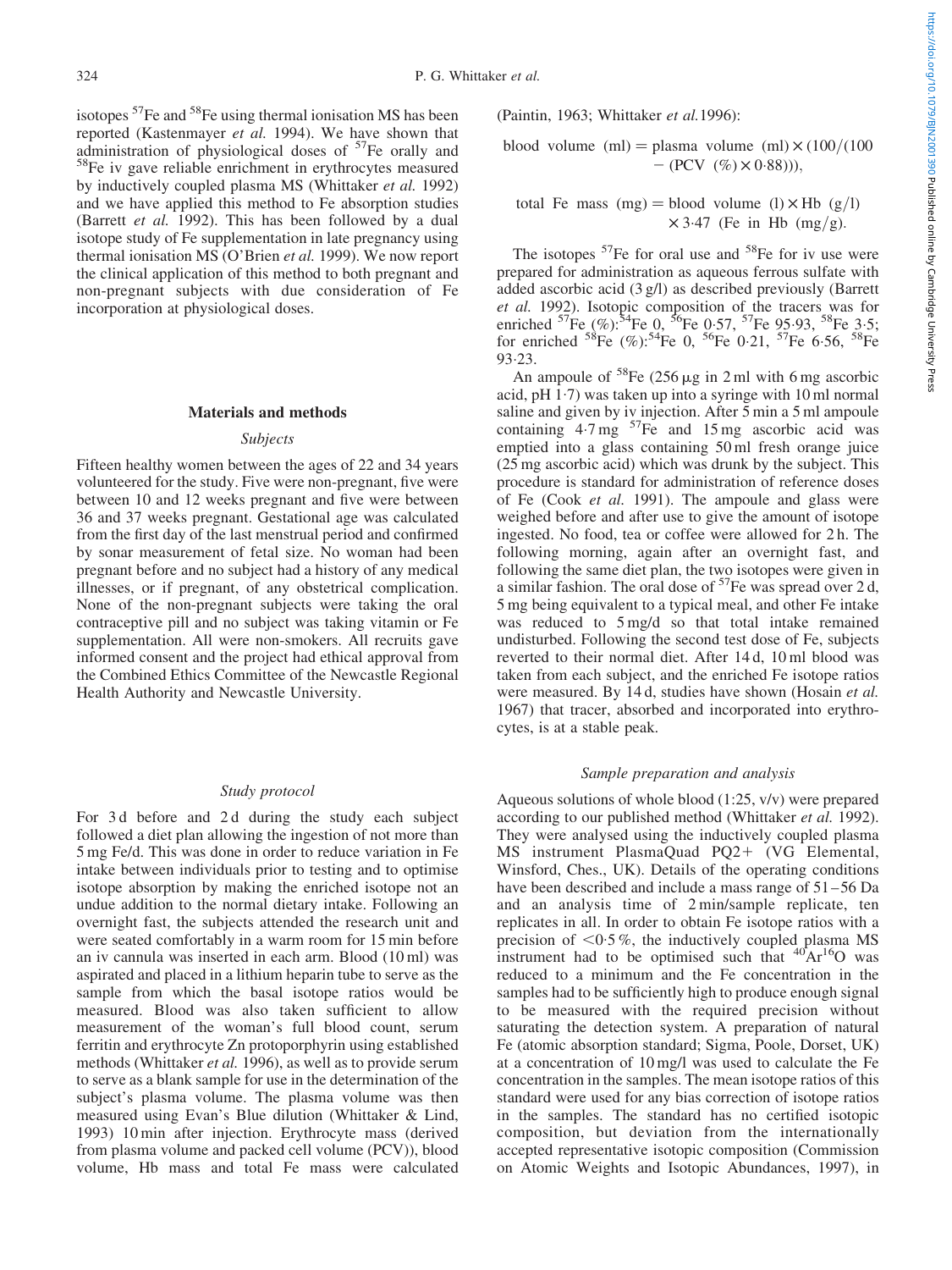practice an average value of 4 % for  ${}^{57}Fe: {}^{56}Fe$  and 15 % for 58Fe:<sup>57</sup>Fe was used to adjust the isotope ratios of the unknown samples. Since this study was completed, a certified isotopic reference material for Fe has become available (IRM-014; EU Institute of Reference Materials, Geel, Belgium). Limits of detection (Miller & Milller, 1993) were set at 3:3 SD above basal ratios for each sample, to ensure (with at least 95 % CI) that changes in isotope ratios in 2-week samples were a result of isotope enrichment and not due to measurement imprecision.

#### Calculation of Fe absorption

The absorption of the oral dose of Fe was calculated by measuring the change in the  $57Fe$ :  $56Fe$  ratio over the 2-week period as well as the basal Fe mass. This was then adjusted for the redistribution of absorbed isotope by the amount of  $58$ Fe recovered 2 weeks after the iv injection and for the small amounts of  $57$ Fe present (6.6%) in the iv preparation and of  $58$ Fe present  $(3.5\%)$  in the oral preparation. The derivation of this formula has been previously explained (Barrett et al. 1992):

total oral absorption of  $57Fe$  $=$  (change in <sup>57</sup>Fe:<sup>56</sup> Fe) (change in Te. Te)  $\times$ <sup>58</sup> Fe given (iv + oral))  $-$ <sup>57</sup> Fe given (iv), and incorporation of <sup>58</sup>Fe  $=\frac{\text{(total circulating)}^{56}\text{Fe mass} \times \text{change in}^{58}\text{Fe}:^{56}\text{Fe}}{1}$ Fe given  $(iv)$ 

## **Statistics**

Results are given as mean values and standard deviations or geometric mean values (range) for Fe absorption and serum ferritin. Statistical comparison of groups was by one-way ANOVA with multiple comparisons controlled using the Student-Newman-Keuls method (SigmaStat for Windows; SPSS Science, Chicago, IL, USA). Associations were assessed by linear regression. The significance level (twosided) was  $P \leq 0.05$ .

## Results

Isotope ratios, measurement precision and results of Fe absorption and incorporation are shown in Table 1. The mean basal  ${}^{57}Fe: {}^{56}Fe$  and  ${}^{58}Fe: {}^{56}Fe$  ratios and their measurement precision were not significantly different between groups (Table 1). The average precision of the  $57$ Fe:<sup>56</sup>Fe ratios (0.25%) was equivalent to a minimal detectable absorption of 3 %. Clinical details and indices of Fe status are given i[n Table 2.](#page-3-0)

#### Non-pregnant subjects

The measured absorption ranged from 10 to 34 % (geometric mean value 20 %). Using the Fe mass derived from the dye-dilution technique the percentage of the iv dose that was incorporated into the erythrocytes ranged from 83 to 97 % (mean value 90 %). All subjects had Hb and PCV concentrations within normal limits (Centers for Disease Control, 1989). The subject with the highest ferritin (89  $\mu$ g/l) had the lowest absorption (10.2 %), while the subject with a low ferritin concentration suggestive of storage Fe depletion (7 ug/l) had an absorption of 24:9 %, above the mean value.

## Pregnant subjects

The mean increase in the  ${}^{58}Fe$ :  ${}^{56}Fe$  ratio in response to the iv doses did not differ between early and late pregnancy

Table 1. Erythrocyte iron isotopic enrichment and iron absorption during pregnancy\* (Mean values and standard deviations for five subjects with ten replicate measurements on each occasion)

|                                                                              | Non-pregnant       |                 | 12 weeks gestation |                 | 36 weeks gestation  |                 |
|------------------------------------------------------------------------------|--------------------|-----------------|--------------------|-----------------|---------------------|-----------------|
|                                                                              | Mean               | <b>SD</b>       | Mean               | <b>SD</b>       | Mean                | <b>SD</b>       |
| Basal <sup>57</sup> Fe: <sup>56</sup> Fe<br>SD (within subjects)             | 0.02395<br>0.00005 | 0.00009         | 0.02385<br>0.00007 | 0.00017         | 0.02386<br>0.00005  | 0.00006         |
| Precision <sup>57</sup> Fe: <sup>56</sup> Fe (%)<br>Detection limit (3.3 SD) | 0.22<br>0.02411    | 0.07            | 0.28<br>0.02405    | 0.14            | 0.19<br>0.02400     | 0.06            |
| <sup>57</sup> Fe: <sup>56</sup> Fe at 2 weeks<br>SD (within subjects)        | 0.02511<br>0.00005 | 0.00057         | 0.02443<br>0.00008 | 0.00043         | 0.02594<br>0.00007  | 0.00069         |
| Precision <sup>57</sup> Fe: <sup>56</sup> Fe (%)                             | 0.20               | 0.08            | 0.33               | 0.12            | 0.28                | 0.09            |
| Ratio increase<br>Increase (SD multiple)                                     | 0.00116<br>$23-4$  | 0.00052         | 0.00058<br>9.1     | 0.00041         | 0.00208<br>$46 - 1$ | 0.00069         |
| Basal <sup>58</sup> Fe: <sup>56</sup> Fe<br>SD (within subjects)             | 0.00295<br>0.00001 | 0.00005         | 0.00301<br>0.00001 | 0.00001         | 0.00302<br>0.00001  | 0.00002         |
| Precision <sup>58</sup> Fe: <sup>56</sup> Fe (%)<br>Detection limit (3.3 SD) | 0.47<br>0.00299    | 0.12            | 0.45<br>0.00305    | 0.21            | 0.34<br>0.00305     | 0.07            |
| 58Fe: 56Fe at 2 weeks<br>SD (within subjects)                                | 0.00330<br>0.00002 | 0.00006         | 0.00328<br>0.00001 | 0.00004         | 0.00330<br>0.00001  | 0.00005         |
| Precision 58Fe: 56Fe (%)<br>Ratio increase                                   | 0.48<br>0.00035    | 0.16<br>0.00004 | 0.42<br>0.00027    | 0.17<br>0.00004 | 0.34<br>0.00028     | 0.20<br>0.00006 |
| Increase (SD multiple)                                                       | 27.2               |                 | 25.3               |                 | 27.8                |                 |

\* For details of subjects and procedures, see p. 324. Enrichments were measured 2 weeks after isotope administration.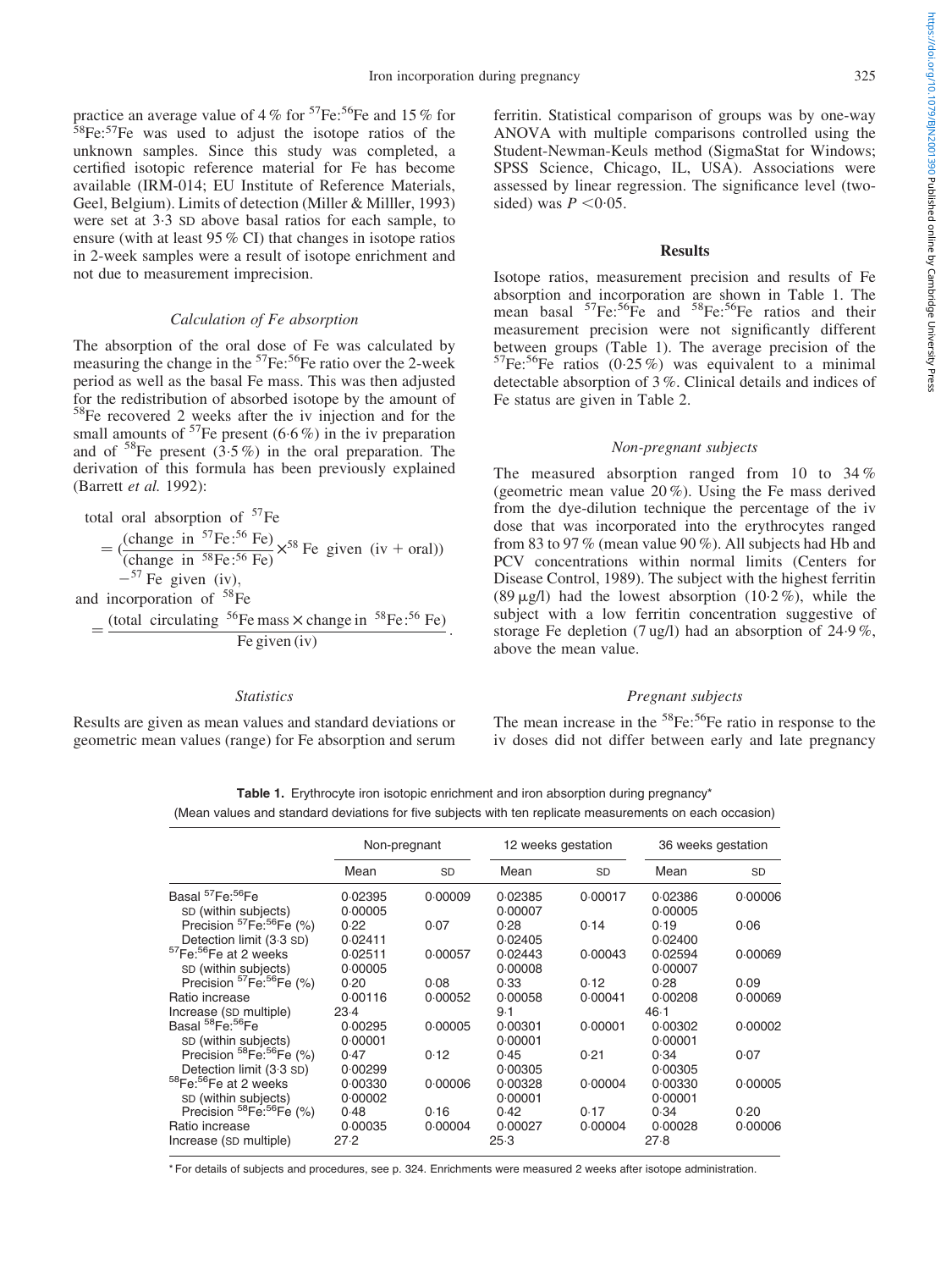<span id="page-3-0"></span>

|                                      | Non-pregnant |               |             | 12 weeks gestation | 36 weeks gestation |               |  |
|--------------------------------------|--------------|---------------|-------------|--------------------|--------------------|---------------|--|
|                                      | Mean         | <b>SD</b>     | Mean        | <b>SD</b>          | Mean               | <b>SD</b>     |  |
| Height (m)                           | 1.63         | 0.04          | 1.66        | 0.03               | 1.64               | 0.06          |  |
| Weight (kg)                          | 57.4         | 2.8           | 63.2        | $11-4$             | $74.3*$            | $9-4$         |  |
| $Hb$ (g/l)                           | 138          | 6             | 123††       | 6                  | 120††              | 12            |  |
| Packed cell volume (I/I)             | 0.404        | 0.021         | $0.358 + 1$ | 0.019              | $0.357 +$          | 0.027         |  |
| Ferritin $(\mu g/I)$                 | 33.8         | $7.0 - 89.0$  | $26 - 7$    | $10.0 - 86.0$      | 12.3               | $5.0 - 89.0$  |  |
| Mean cell volume (fl)                | 87.9         | 4.5           | 89.8        | 2.9                | 87.2               | $3-4$         |  |
| $ZPP$ ( $\mu$ g/g Hb)                | 1.9          | 0.2           | 1·6         | 0.4                | $2.6***$           | 0.6           |  |
| Blood volume (ml/kg)                 | 64.4         | $3-4$         | 64.4        | 8.4                | 72.9               | 5·6           |  |
| Hb mass $(g)$                        | 508          | 43            | 494         | 45                 | 650**              | 107           |  |
| Oral dose <sup>57</sup> Fe (mg)      | 8.48         | 0.41          | 8.23        | 0.27               | 8.90               | 0.09          |  |
| Dose <sup>58</sup> Fe iv (mg)        | 0.52         | 0.01          | 0.52        | 0.01               | 0.51               | 0.01          |  |
| <sup>57</sup> Fe oral absorption (%) | 20.3         | $10.2 - 34.3$ | $11-8$      | $4.4 - 24.8$       | $59.0**$           | $38.2 - 77.2$ |  |
| <sup>58</sup> Fe iv recovery (%)     | $90-1$       | $6-0$         | 63.4++      | 12.4               | $71.0 +$           | $10-6$        |  |

Table 2. Oral iron absorption and iron status during pregnancy\* (Mean values and standard deviations for five subjects)

Hb, haemoglobin, ZPP, zinc protoporphyrin; iv, intravenous.

\* For details of subjects and procedures, see p. 324.

† Geometric mean value (range).

Mean values were significantly different from those in preceding columns (ANOVA): \*\*  $P$  <0.01.

Mean values were significantly different from those of the non-pregnant group (ANOVA):  $\uparrow \uparrow P$  <0.01.

and the non-pregnant subjects. The mean increase in the 57Fe:56Fe ratio and the calculated oral Fe absorption was significantly higher  $(P = 0.002)$  in the subjects in late pregnancy (range 38–77 %) compared with those in early pregnancy (range 4–25 %) and to those who were not pregnant. At 12 weeks gestation, the lower enrichment of the erythrocyte  ${}^{57}Fe$ :  ${}^{56}Fe$  ratio and the calculated absorption did not reach statistical significance when compared with the non-pregnant subjects. The percentage of the iv dose that was incorporated into the erythrocytes at 12 and 36 weeks gestation ranged from 47 to  $78\%$  and 62 to  $88\%$ respectively, both being significantly lower  $(P = 0.003)$ than the recovery measured in the non-pregnant subjects.

The average blood volume (ml) and Hb mass were not different between non-pregnant subjects and those subjects studied during early pregnancy, but in the subjects studied during late pregnancy total blood volume was greater on average by 35 % (3 995 (SD 211) v. 5 384 (SD 518) ml,  $P < 0.001$ ) and Hb mass (g) by 32 % ( $P =$ 0:008; Table 2). Body weight was 18 % greater in the late pregnancy compared with the early pregnancy group, proportionately less than the rise in Hb mass. Individual measurements of blood volume expressed per unit weight varied from 54 to 81 ml/kg, but the wide variation meant that comparison of the three group means was not significant ( $P = 0.075$ ). Examination of individual results showed that a reduction of 10 ml/kg in blood volume (e.g. using a calculated blood volume of 60 ml/kg instead of an assumed blood volume of 70 ml/kg) would reduce the estimate of Fe incorporation by 12 % (i.e. from 75 to 63 %).

An inverse relationship was found between oral Fe absorption and the concentration of serum ferritin. Taking all fifteen subjects together, the correlation of ferritin with Fe absorption was significant ( $r^2$  0.483,  $P = 0.004$ , using a logarithmic function) while erythrocyte incorporation showed no significant association with ferritin  $(r^2 0.06)$ .

Furthermore, at 36 weeks the two subjects with the highest oral absorption (77:2 and 70:0 %) and reduced erythrocyte incorporation (68 and 73 %) had evidence of Fe insufficiency. (This was defined as a fall in mean cell volume from early pregnancy of more than 6 fl or a rise in Zn protoporphyrin above the normal range of  $3 \mu$ g/g Hb, in the presence of Hb at or above 110 g/l (Barrett *et al.* 1994).) One subject had a Hb value of  $110 \text{ g/l}$ , serum ferritin  $7 \mu\text{ g/l}$ , Zn protoporphyrin  $2.5 \mu g/g$  Hb and a fall in mean cell volume of 7:4 fl since 12 weeks gestation, while the other subject with a Hb of 111 g/l and serum ferritin  $5 \mu g/l$  had a Zn protoporphyrin of  $3.6 \mu g/g$  Hb and a fall in mean cell volume of 5 fl (within the normal range (Whittaker et al. 1996)).

## **Discussion**

The use of the dual-isotope technique eliminates the errors that assumptions of erythrocyte incorporation may have on the calculation of Fe absorption. In order to quantify incorporation, some calculation of the total Fe mass was needed. This was achieved by a measurement of plasma volume and calculation of blood volume. In pregnancy, this measurement for individuals may differ substantially from literature-based estimates, such as blood volume being 70 ml/kg (Fomon et al. 1988; O'Brien et al. 1999) and can be derived for individual subjects from the equations we provide (see Appendix) using height as well as weight. Furthermore, the use of an individually determined figure for Fe incorporation, such as 60 %, instead of an assumed figure of 90 %, would mean that daily utilisation of Fe intake would be reduced by a third.

Whole-body counting has established that normal, nonpregnant, non-anaemic women, given 5 mg Fe whilst fasted, will absorb between 10 and 20 % of the administered dose (Heinrich, 1970; Bothwell et al. 1979). Some of our subjects had results slightly higher than this, which could be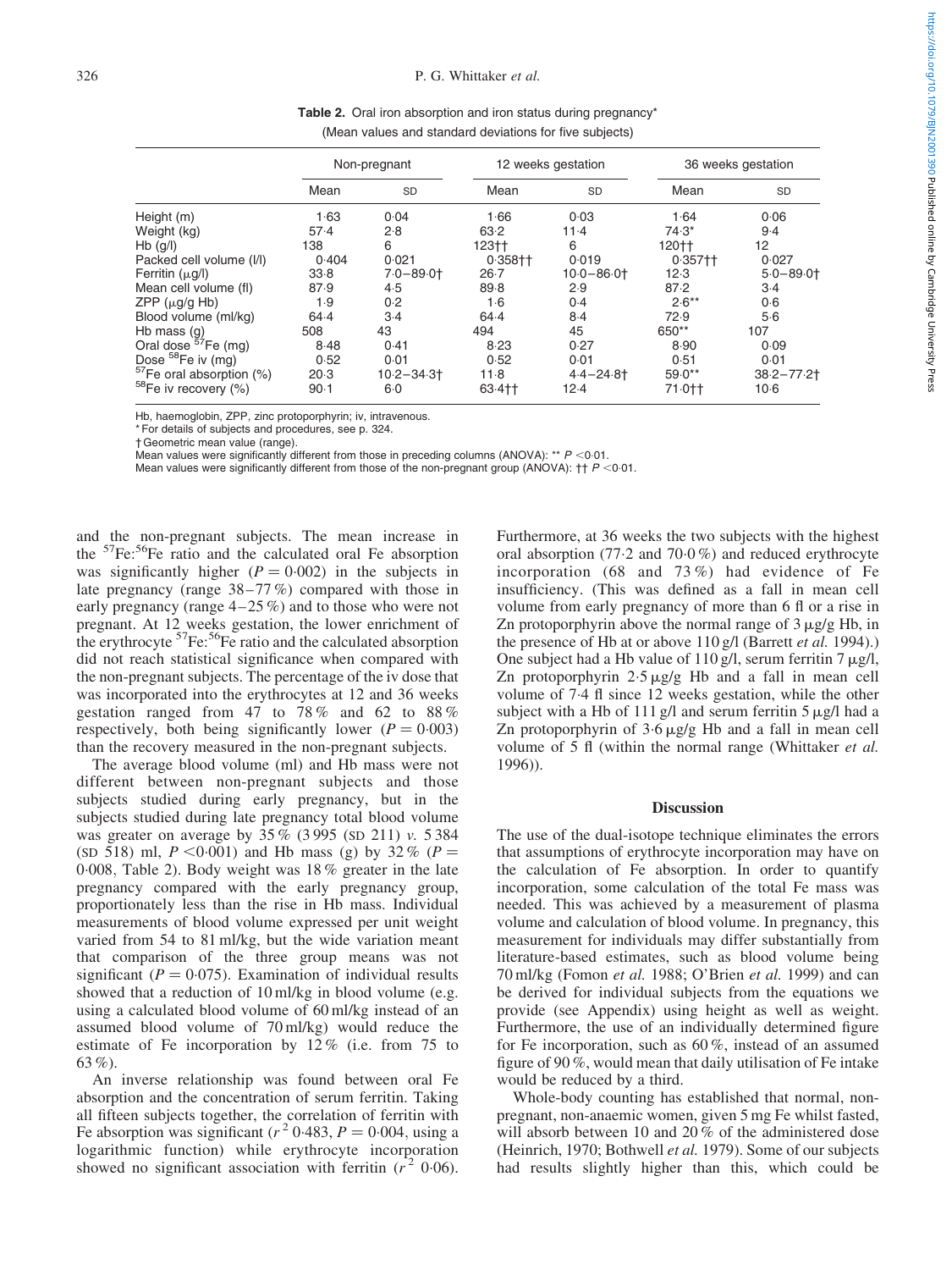explained by natural variability, the positive effect of ascorbic acid or by the low-Fe diet for the days preceding and during the test. In addition, one non-pregnant subject with high absorption was Fe depleted (serum ferritin  $\langle 12 \mu g/l \rangle$  (Bothwell *et al.* 1979).

We found the average absorption in early pregnancy of 11:8 % comparable with other studies which have measured the absorption of aqueous Fe during pregnancy (Whittaker et al. 1991) and our average of 59 % absorption for late pregnancy demonstrated once again the increase in Fe absorption during pregnancy. Other investigators using aqueous Fe in late pregnancy have reported 38 % absorption (dose 2–9 mg; Hahn et al. 1951), 51 % (dose 4–7 mg; Dyer & Brill, 1972) and 37 % (dose 5 mg; Whittaker et al. 1991). Studies showing low absorption in late pregnancy have used supra-physiological doses (giving 14 % absorption from 100 mg; Svanberg et al. 1975b) or used Fe in meals of low bioavailability (Svanberg et al. 1975a). Our data also suggested that absorption in early pregnancy was slightly lower than in the non-pregnant subjects, though the wide range of absorption did not support statistical significance. Nevertheless, this relationship has been suggested in other studies (Svanberg, 1975) and makes teleological sense as the Fe demand in early pregnancy is less than in nonpregnancy since menstruation is avoided (Bothwell et al. 1979). Pregnancy may also influence the ferrokinetics of absorbed Fe. In early pregnancy, non-pregnant or lower levels of absorption were accompanied by reduced levels of Fe incorporation into erythrocytes. While some suggest erythropoiesis is increased early in pregnancy (Howells *et al.*) 1986), others have shown evidence for reduced erythropoiesis (Beguin *et al.* 1991) and the absorbed Fe may remain extramedullary, or if transferred to the marrow, not incorporated into new erythrocytes. The high demand, high absorption of late pregnancy might be associated with apparent low erythrocyte incorporation of Fe, as some of the absorbed Fe will be transferred to the fetus and not deposited in the marrow. The Fe demand of fetus and placenta in late pregnancy is estimated to be of a similar amount to the demands of the increased erythrocyte mass in mid pregnancy (Barrett et al. 1994) although both the amount and variation in fetal demand is difficult to quantify in individuals. The lower level of erythrocyte incorporation of Fe in late pregnancy also indicates that the ferrokinetics of late pregnancy are different from that which occurs in anaemic non-pregnant patients in whom high erythrocyte incorporation of Fe is usually found (Finch, 1970). The physiological mechanisms for our hypothesis remain uncertain, though competition for Fe utilisation or changes in Fe transport or receptor binding are possible.

Only two other studies have applied the principles of dual isotopic erythrocyte incorporation to stable isotopes. Dyer & Brill (1972) measured the Fe absorption in a group of twelve pregnant women between 23 and 38 weeks gestation using 58Fe and neutron activation analysis. The single Fe isotope was used sequentially both as an indicator of erythrocyte incorporation (iv dose) and absorption (oral dose). They also used  ${}^{50}Cr$  to measure plasma volumes of the subjects. Their measurement of absorption in late pregnancy agrees with ours, as does their measured erythrocyte incorporation at  $64.7$  (SD 12.2) %, similar to

our measured levels of 63:4 and 71:0 % in early and late pregnancy respectively. This erythrocyte incorporation was significantly lower than in our non-pregnant subjects, an average of 90:2 %. This suggests that an assumed value for erythrocyte incorporation might not apply to pregnant subjects, and may lead to an overestimation of Fe utilisation by single isotope studies during pregnancy.

A recent dual-isotope study of Peruvian women in late pregnancy (O'Brien et al. 1999) found that unsupplemented women absorbed only an average of 12 % of a 10 mg Fe dose while Fe-supplemented women absorbed 10 % of a 60 mg dose. The response of the control women is suprising since it suggests no dose–response relationship, unlike other studies (Bothwell et al. 1979), and no pregnancy effect of the level we and others have found. One explanation may be that the bioavailability of the test solution was low (stored and administered without ascorbic acid) and further comparison against a reference dose and a non-pregnant control group is warranted. Fe incorporation data in this study were limited by the use of a standard blood volume formula that ignores individual variability (as noted earlier). However, the data suggest that erythrocyte incorporation was higher (and highly variable) in the control group (92 (SD 28) %) than in the supplemented groups (75 (SD 15) %). This may be part of the reason for their finding that the Hb and PCV did not differ between control and supplemented groups after an average of 17 weeks of supplementation at 60 mg/d, and had not in fact risen in the supplemented groups since the start of therapy (though ferritin was significantly raised). It would also be valuable to assess whether the response to supplementation was inversely related to the Hb status of the fetus and neonate and whether more Fe-deficient women transferred more Fe to the fetus.

In the current study and others (Barrett et al. 1994; O'Brien et al. 1999), the concentration of serum ferritin was inversely related to Fe absorption during pregnancy, and the two pregnant subjects in late pregnancy with evidence of Fe insufficiency had the highest absorption. However, the finding (Barrett et al. 1994) that Fe absorption doubled between 24 and 36 weeks of pregnancy while ferritin and Hb remained unchanged suggests that other factors (such as fetal demand) also drive Fe absorption up in late pregnancy. The post-absorptive serum method, which reflects the amount of Fe immediately absorbed into the body, found the amount of Fe absorbed at 36 weeks was not different in anaemic v. non-anaemic subjects (Barrett et al. 1994). As the erythrocyte incorporation method reflects also the Fe that is used by the marrow to synthesise Hb, the erythrocyte method is more likely to correlate estimates of absorption with marrow Fe stores and erythropoiesis. We suggest that anaemia developing during pregnancy may be the result of alterations in the fate of absorbed Fe, rather than just a result of poor absorption. It is possible that by applying both the post-absorptive serum method and the erythrocyte incorporation method concurrently to pregnant anaemic women, a difference in absorption results would reflect the reduced ability of that subject to incorporate absorbed Fe into Hb. Longitudinal studies of erythrocyte incorporation may help to identify the process by which Fe-deficiency anaemia develops in the presence of good dietary intake and increased oral absorption.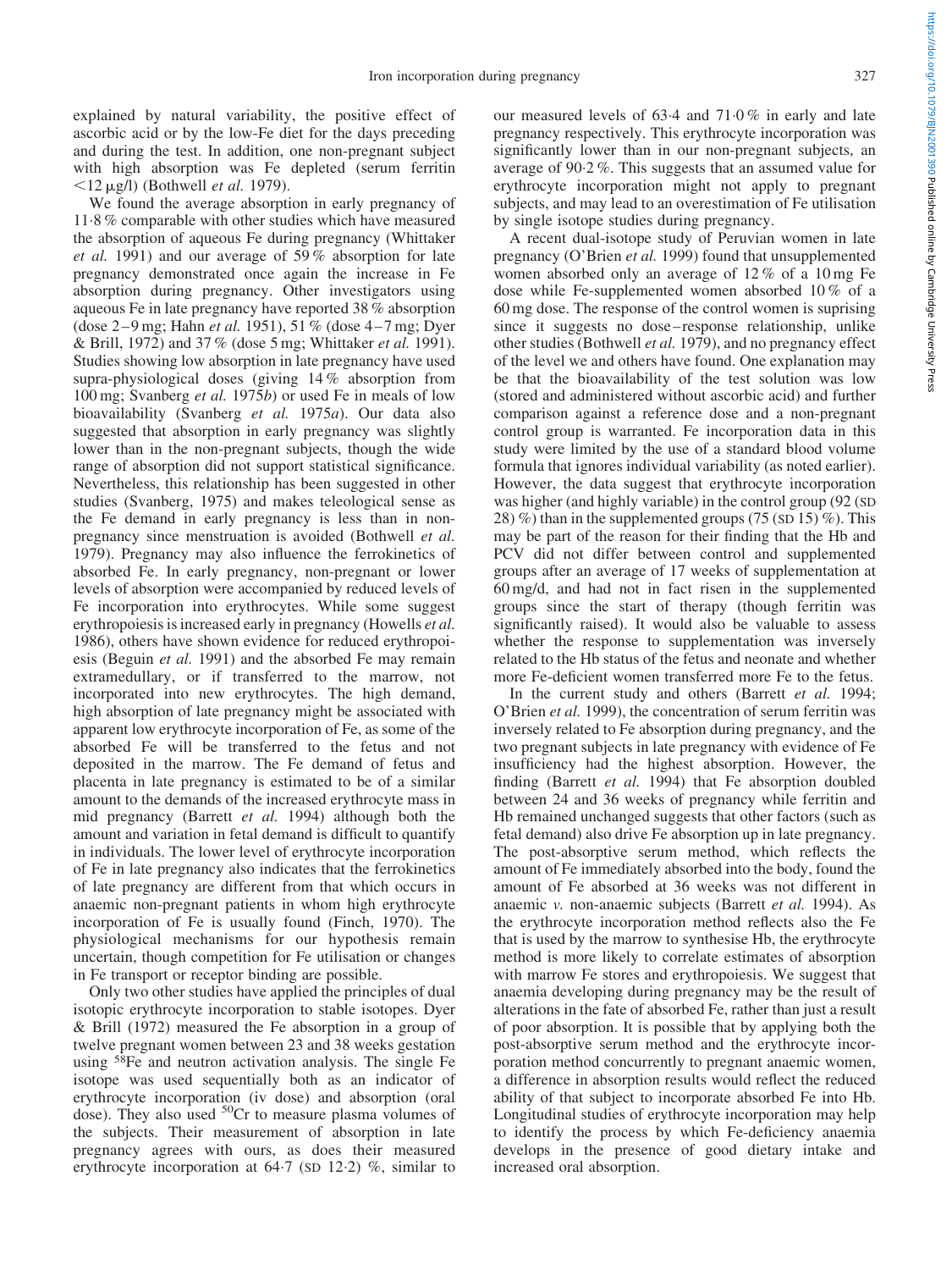## Acknowledgements

We are grateful to John Williams (NERC ICP-MS unit) for technical assistance. The study was supported by grants from the Medical Research Council, Action Research for the Crippled Child and the Royal Society.

## References

- Barrett JFR, Whittaker PG, Williams JG & Lind T (1992) Absorption of non-haem iron in normal women measured by incorporation of two stable isotopes into erythrocytes. Clinical Science 83, 213–219.
- Barrett JFR, Whittaker PG, Williams JG & Lind T (1994) Absorption of non-haem iron from food during normal pregnancy. British Medical Journal 309, 79–82.
- Beguin Y, Lipscei G, Thoumsin H & Fillet G (1991) Blunted erythropoietin production and decreased erythropoiesis in early pregnancy. Blood 78, 89–93.
- Bothwell TH, Charlton RW, Cook JD & Finch CA (1979) Iron Metabolism in Man. Oxford: Blackwell.
- Centers for Disease Control (1989) Criteria for anemia in children and childbearing-aged women. Morbidity and Mortality Weekly Report 38, 400–404.
- Commission on Atomic Weights and Isotopic Abundances (1997) Isotopic composition of the elements 1997. http://www.physics. curtin.edu.au/IUPAC/Final97.doc
- Cook JD, Dassenko SA & Lynch SR (1991) Assessment of the role of nonheme-iron availability in iron balance. American Journal of Clinical Nutrition 54, 717–722.
- Documenta Geigy (1981) Scientific Tables, 8th ed. Basle: Ciba-Geigy.
- Dyer NC & Brill AB (1972) Use of the stable tracers 58-Fe and 50-Cr for the study of iron utilization in pregnant women. In Nuclear Activation in the Life Sciences, pp. 469–477 [Anonymous, editor]. Vienna: IAEA.
- Fairweather-Tait SJ & Minski MJ (1986) Studies on iron availability in man, using stable isotope techniques. British Journal of Nutrition 55, 279–285.
- Finch CA (1970) Ferrokinetics in man. Medicine 49, 17–53.
- Fomon SJ, Janghorbani M, Ting BTG, Ziegler EE, Rogers RR, Nelson SE, Ostedgaard LS & Edwards BB (1988) Erythrocyte incorporation of ingested 58-iron by infants. Pediatric Research 24, 20–24.
- Hahn PF, Carothers EL, Darby WJ, Martin M, Sheppard CW & Cannon RO (1951) Iron metabolism in early pregnancy as studied with the radioactive isotope Fe59. American Journal of Obstetrics and Gynecology 61, 477–486.
- Heinrich HC (1970) Intestinal iron absorption in man methods of measurement, dose relationships, diagnostic and therapeutic applications. In Iron Deficiency. Pathogenesis. Clinical Aspects. Therapy, pp. 213–296 [L Hallberg, HG Harwerth and A Vannoti, editors]. London: Academic Press.
- Heinrich HC & Fischer R (1982) Correlation of post-absorptive serum iron increase and erythrocyte 59-Fe incorporation with the whole body retention of absorbed 59-Fe. Klinische Wochenschrift 60, 1493–1496.
- Hosain F, Marsaglia G & Finch CA (1967) Blood ferrokinetics in normal man. Journal of Clinical Investigation 46, 1–9.
- Howells MR, Jones SE, Napier JA, Saunders K & Cavill I (1986) Erythropoiesis in pregnancy. British Journal of Haematology 64, 595–599.
- Kastenmayer P, Davidsson L, Galan P, Cherouvrier F, Hercberg S & Hurrell RF (1994) A double stable isotope technique for measuring iron absorption in infants. British Journal of Nutrition 71, 411–424.
- Larsen L & Milman N (1975) Normal iron absorption determined by means of whole body counting and red cell incorporation of 59Fe. Acta Medica Scandinavica 198, 271–274.
- Lehmann WD, Fischer R & Heinrich HC (1988) Iron absorption in man calculated from erythrocyte incorporation of the stable isotope iron-54 determined by fast atom bombardment mass spectrometry. Analytical Biochemistry 172, 151-159.
- Lunn JA, Richmond J, Simpson JD, Leask JD & Tothill P (1967) Comparison of three radioactive methods of measuring iron absorption. British Medical Journal 3, 331–333.
- Miller JC & Miller JM (1993) Statistics for Analytical Chemistry, 3rd ed., pp. 115–116. Chichester: Ellis Harwood Ltd.
- O'Brien KO, Zavaletta N, Caulfield LE, Yang DX & Abrams SA (1999) Influence of prenatal iron and zinc supplements on supplemental iron absorption, red blood cell iron incorporation, and iron status in pregnant Peruvian women. American Journal of Clinical Nutrition 69, 509–515.
- Paintin DB (1963) The haematocrit ratio in pregnancy. Journal of Obstetrics and Gynaecology of the British Commonwealth 70, 807–810.
- Svanberg B (1975) Iron absorption in early pregnancy a study of the absorption of non-haeme iron and ferrous iron in early pregnancy. Acta Obstetricia Gynecologica Scandinavica 48, Suppl., 69–86.
- Svanberg B, Arvidsson B, Bjorn-Rasmussen E, Hallberg L, Rossander L & Swolin B (1975a) Dietary iron absorption in pregnancy – a longitudinal study with repeated measurements of non-haeme iron absorption from the whole diet. Acta Obstetricia Gynecologica Scandinavica 48, Suppl., 43–86.
- Svanberg B, Arvidsson B, Norrby A, Rybo G & Solvell L (1975b) Absorption of supplemental iron during pregnancy – a longitudinal study with repeated bone-marrow studies and absorption measurements. Acta Obstetricia Gynecologica Scandinavica 48, Suppl., 87-108.
- Whittaker PG, Barrett JFR & Williams JG (1992) Precise determination of iron isotope ratios in whole blood using ICP-MS. Journal of Analytical Atomic Spectrometry 7, 109–113.
- Whittaker PG & Lind T (1993) The intravascular mass of albumin during human pregnancy. British Journal of Obstetrics and Gynaecology 100, 587–592.
- Whittaker PG, Lind T & Williams JG (1991) Iron absorption during normal human pregnancy: a study using stable isotopes. British Journal of Nutrition 65, 457–463.
- Whittaker PG, MacPhail S & Lind T (1996) Serial hematologic changes and pregnancy outcome. Obstetrics and Gynecology 88, 33–39.

## APPENDIX

#### Calculation of plasma volume and blood volume

We present here, for the benefit of future investigators, Tables enabling calculation of plasma volume in relation to maternal height, weight and haemoglobin. Estimates of plasma volume were derived in a serial study using Evans Blue dye dilution on fifty-six women (without Fe supplementation) and the data on changes in the mean values of plasma volume and haematology have been published (Whittaker & Lind, 1993; Whittaker et al. 1996). Regression analysis showed height and haemoglobin were significant variables as well as weight. Comparison of our equation in [Table A2 f](#page-6-0)or non-pregnant women with that published in a reference text (Documenta Geigy, 1981) gave a mean difference between estimates of 204 (SD 72) ml (n 64). We also show the changes in blood volume in our subjects expressed in terms of body weight.